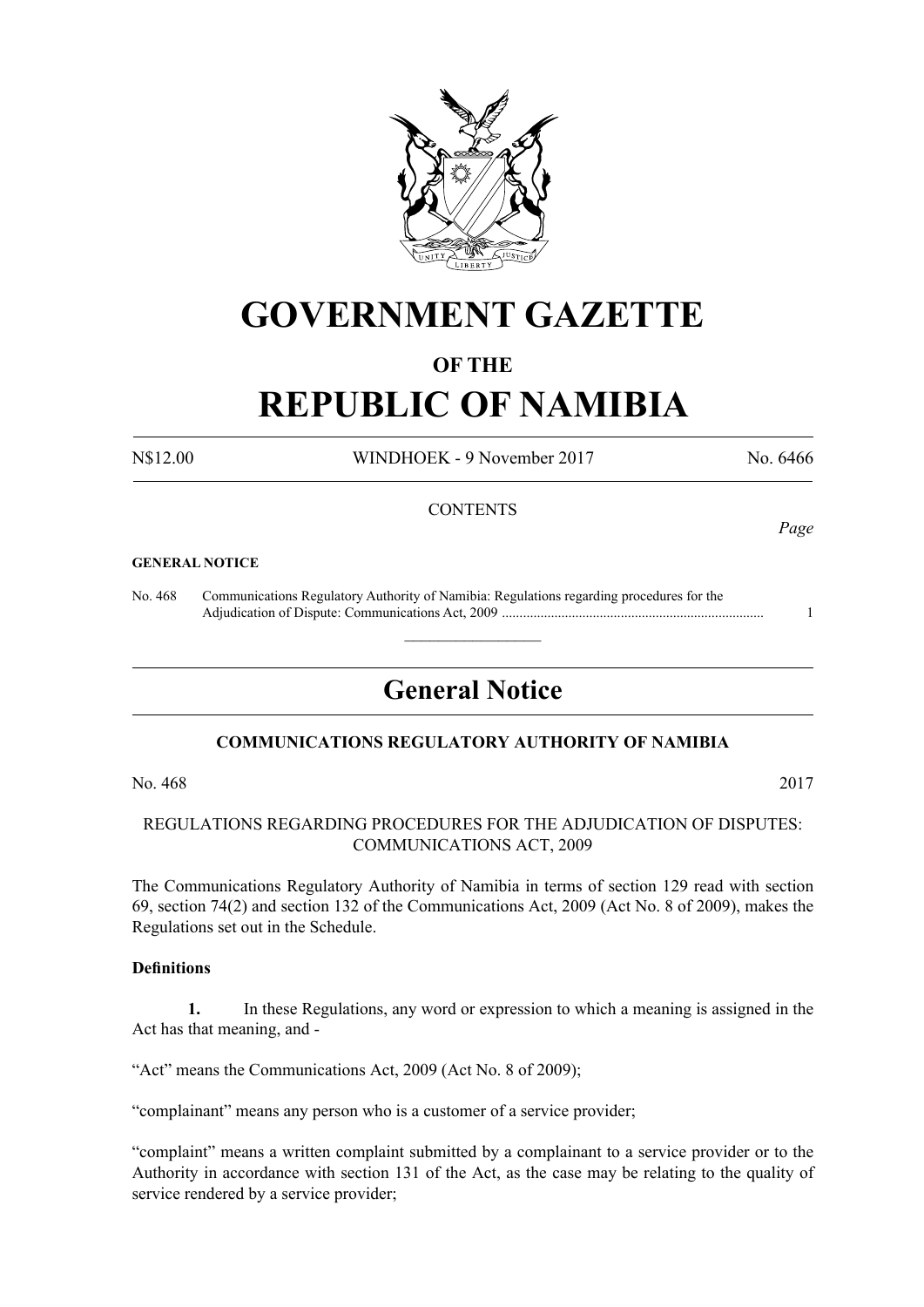"customer" means any person who makes use of the services of a service provider and includes a potential customer of a service provider;

"day" excludes a Saturday, Sunday and public holiday;

"determination" means any order or decision made by the Authority to finally dispose of a dispute;

"dispute" means a dispute in connection with a complaint or a request for adjudication referred to the Authority for determination;

"mediation" means a form of alternative dispute resolution which is a voluntary, impartial, confidential and flexible process aimed at resolving -

- (a) a complaint; or
- (b) a request for adjudication;

"respondent" means a party in respect of whom a dispute is referred or is intended to be referred to the Authority;

"request for adjudication" means a written request by a service provider or, for purposes of paragraph (f), an interception centre requiring the Authority to make a determination -

- (a) of reasonable terms in accordance with section 48(8) of the Act relating to the duties referred to in that section;
- (b) of terms of interconnection in accordance with section 49(7) of the Act, if service providers fail to agree on such terms within a reasonable period;
- (c) of the appropriate prices, terms or conditions in accordance with section  $50(10)$  of the Act, for any agreement in terms of that section where the service providers concerned are unable to negotiate a reasonable price, or terms or conditions for such agreement;
- (d) of a discounted rate for resale in accordance with section 51(3) of the Act, where the service providers concerned are unable to negotiate such discounted rate for resale;
- (e) in accordance with section 69(1) of the Act regarding the exercise of the rights conferred upon a service provider in Part 5 of Chapter V of that Act;
- (f) in accordance with section 74(2) of the Act regarding any dispute that may arise between a service provider and an interception centre, if such a dispute relates to any duty imposed by Part 6 of Chapter V of that Act or a Regulation made in terms of any provision of that Part;

"service provider" means a carrier, licensee or a telecommunications service provider contemplated in Chapter V of the Act;

"submitting party" means a complainant, service provider or interception centre who intends to refer or who referred a dispute to the Authority;

"quality of service", in relation to the services rendered by a service provider means the minimum quality of service standards set out in Appendix A to the Regulations Prescribing Quality of Service Standards Applicable to Service Licensees No. 152 of 21 April 2015.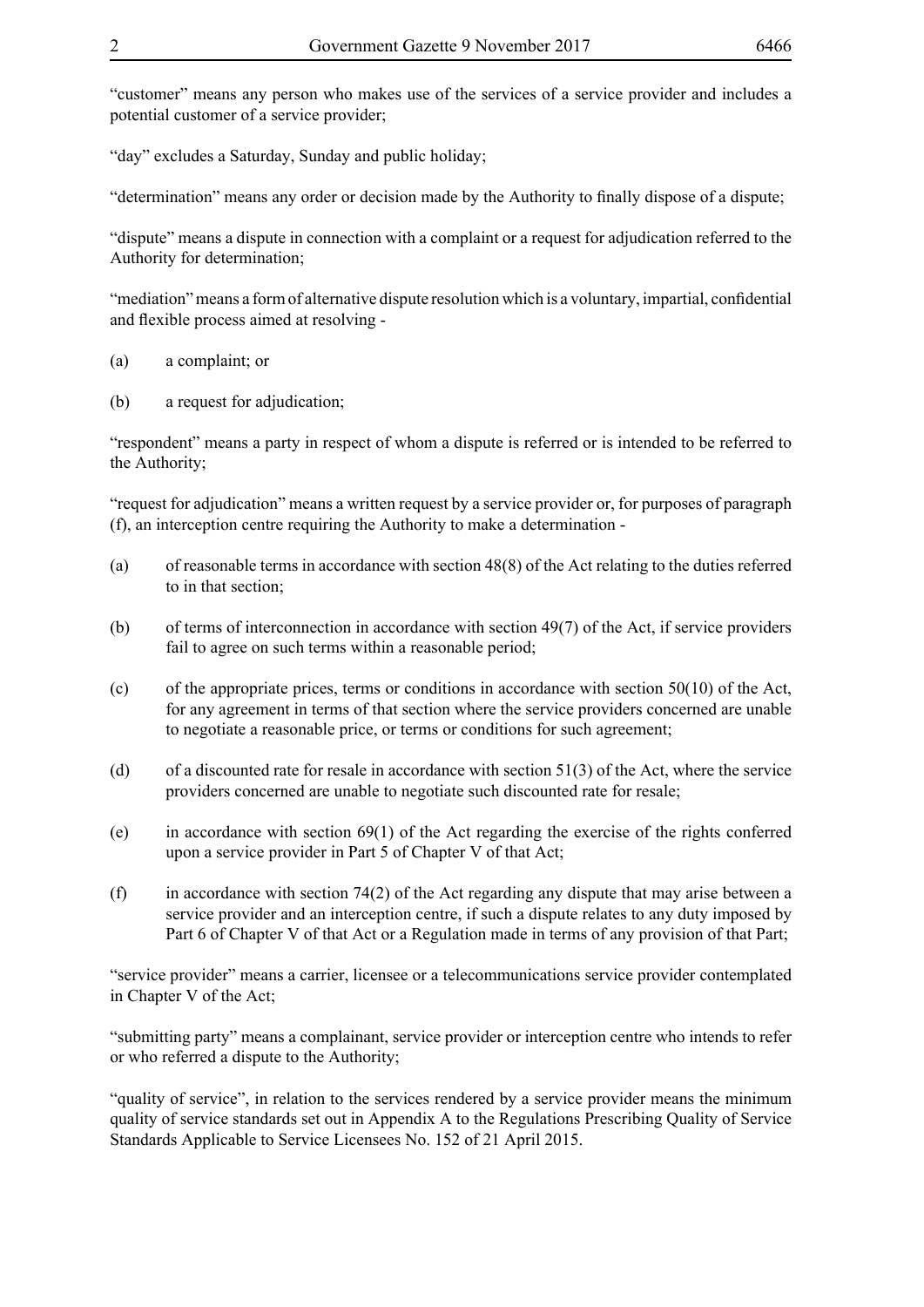## **Submission of documents to the Authority**

**2.** In these Regulations, when persons are permitted or called upon to submit information to the Authority in writing, they may do so either physically or electronically -

- (a) by hand to the head offices of the Authority, namely Communications House, 56 Robert Mugabe Avenue, Windhoek;
- (b) by post to the head office of the Authority, namely Private Bag 13309, Windhoek 9000;
- (c) by electronic mail to the following address: legal@cran.na;
- (d) by facsimile to the following facsimile number:  $+264$  61 222790; or
- (e) in any other manner or at alternative addresses set out by the Authority from time to time.

#### **Application and purpose**

- **3.** (1) These Regulations apply to -
- (a) complainants;
- (b) service providers;
- (c) interception centres, where applicable; and

(d) all complaints arising from the Broadcasting Code, published by the Authority from time to time in the *Gazette*.

(2) The purpose of these Regulations is to regulate the procedures for the resolution of complaints and requests for adjudication received by the Authority.

## **Delivery of complaints and requests for adjudication**

**4.** (1) A complainant that wishes to submit a complaint must do so by delivering a completed Complaint Form (Form A hereto) to the Authority.

(2) A service provider or interception centre, as the case may be, that wishes to submit a request for adjudication must do so by delivering a completed Request for Adjudication Form (Form B hereto) to the Authority.

(3) A submitting party may only deliver a Complaint Form or Request for Adjudication Form to the Authority -

- (a) if the submitting party has first presented to the respondent the complaint or the subject-matter of the request for adjudication, as the case may be; and
- (b) if the complaint or the subject-matter of the request for adjudication, as the case may be, has not been resolved or adequately resolved by the respondent within a period of 14 days after receiving such complaint or subject-matter of the request for adjudication; or
- (c) upon showing good cause why the complaint or the subject-matter of the request for adjudication has not been submitted first to the respondent.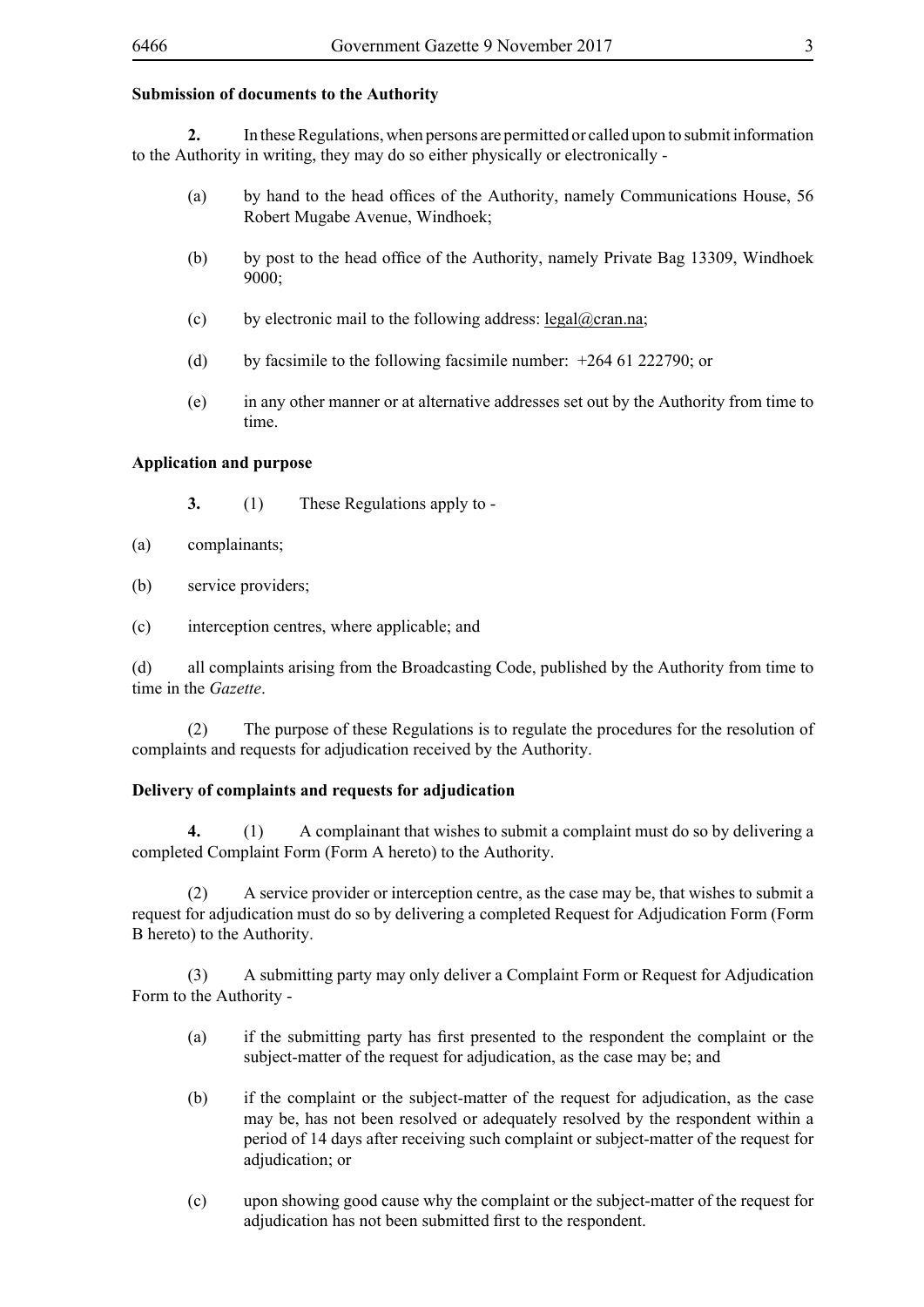## **Particulars required in respect of complaints**

- **5.** A complaint must contain -
- (a) the name and complete contact details of the complainant and the name and contact details of the person delivering the Complaint Form, if different;
- (b) the name of the respondent, or if the name of the respondent is unknown, as many identifying details as are available in order to assist the Authority in identifying the respondent;
- (c) an accurate and concise statement of the facts that gave rise to the complaint and the basis on which it is alleged that the respondent acted wrongly;
- (d) a clear and concise statement of the specific relief or remedy sought; and
- (e) any other information deemed relevant by the complainant or requested by the Authority.

## **Complainants requiring assistance**

**6.** (1) If a complainant has a disability or is disadvantaged due to a lack of language or writing skills, the complainant may seek assistance from the Authority's legal department.

(2) Where the complainant is blind, his or her complaint must be orally recorded and transcribed by the Authority.

#### **Joint complaints**

**7.** More than one complainant may jointly deliver a complaint to the Authority, in which event the joint complainants must -

- (a) ensure that one complainant signs the hard copy of the complaint on behalf of the other complainants; and
- (b) designate one of the complainants or a single representative to receive correspondence relating to the complaint on their behalf;
- (c) attach a letter of authorization or a power of attorney verifying the authority of the persons contemplated in paragraphs (a) and (b).

#### **Internal complaints resolution procedures of service providers**

**8.** (1) Service providers must establish clear and easily-understood internal complaints resolution procedures to resolve complaints submitted directly to them by customers, which must include provisions to -

- (a) ensure the resolution of a complaint within 14 days of receipt thereof; and
- (b) notify customers of their right to submit a complaint to the Authority in terms of these Regulations if the matter has not been resolved within the aforesaid 14 days.

(2) Service providers must maintain records of all complaints submitted to them by customers and complaints submitted to the Authority in terms of these regulations.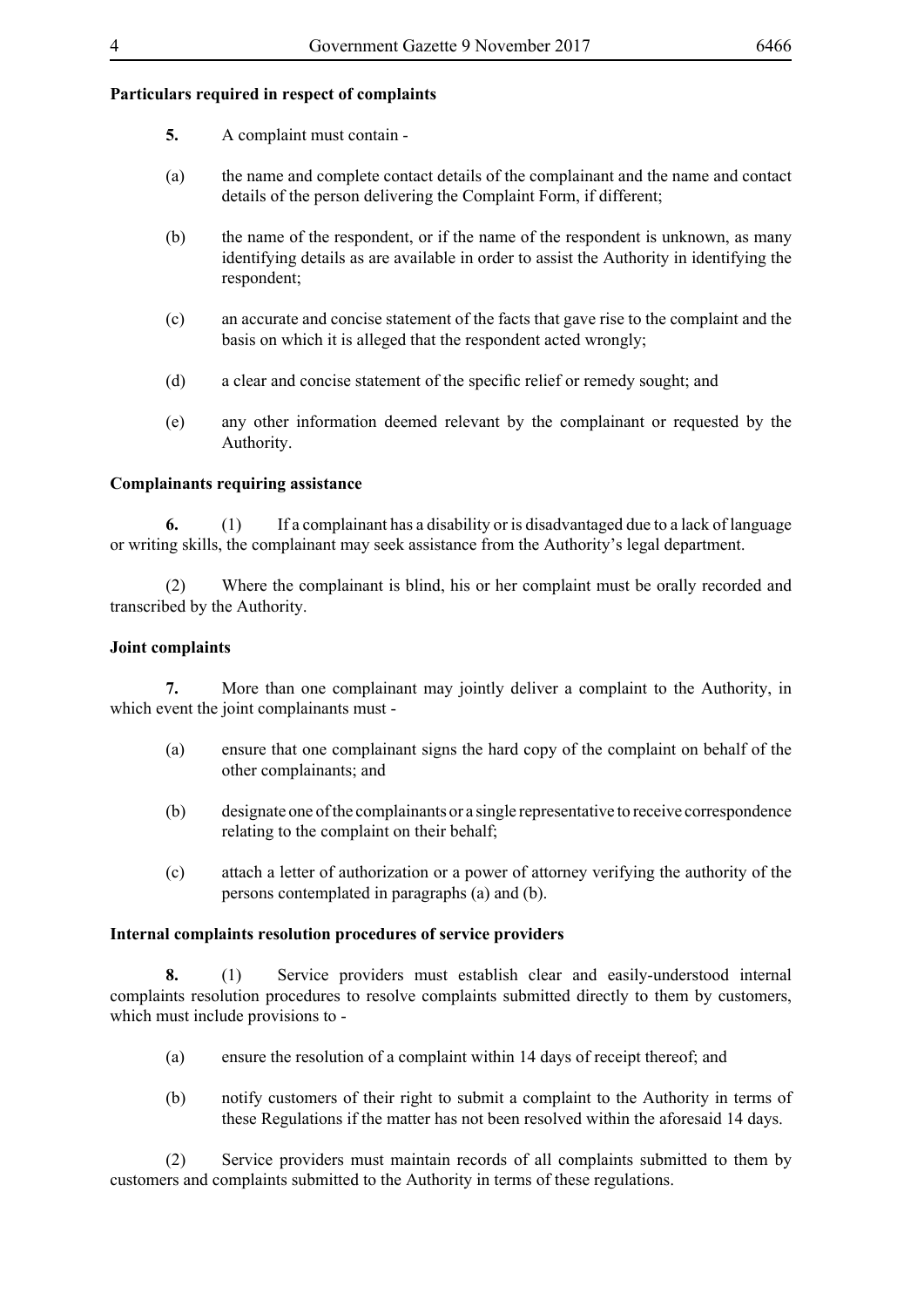- (a) a Consumer Complaint Report complying substantially with Form C hereto setting out the number of complaints -
	- (i) received from customers;
	- (ii) resolved by the service provider; and
	- (iii) delivered to the Authority.
- (b) a written copy of their internal complaints resolution procedures.

## **Particulars required in respect of requests for adjudication**

- **9.** A request for adjudication must contain -
- (a) the name and contact details of the service providers that have a direct or substantial interest in the request for adjudication and the name and contact details of the person delivering the Request for Adjudication Form;
- (b) the contact details of the head of the interception centre, if applicable;
- (c) the name and contact details of the respondent;
- (d) an accurate and concise statement of the facts that gave rise to the request for adjudication and the basis, if any on which it is alleged that the respondent acted wrongly;
- (e) a clear and concise statement of the specific relief or remedy sought; and
- (f) any other information deemed relevant by the service provider in question or requested by the Authority.

## **Procedures prior to adjudication by Authority**

**10.** (1) Upon receiving a complaint or request for adjudication, the Authority must within three days issue an acknowledgement of receipt and a reference number to the submitting party.

(2) Unless the complaint or request for adjudication is frivolous or vexatious, the Authority must deliver a copy of such complaint or request for adjudication to the respondent and to any other party who may have a direct or substantial interest therein.

(3) The respondent must deliver to the Authority and the submitting party a written response to the complaint or request for adjudication within seven days from date of receipt thereof.

- (4) (a) If the respondent fails without good cause to deliver a written response within the period referred to in subregulation (3), the Authority must request the respondent to deliver its response within a further period stipulated by the Authority, which period must not be more than three days.
- (b) Should the Authority not receive the response within the period stipulated by it, the Authority must adjudicate the complaint or the request for adjudication, as the case may be, without such response.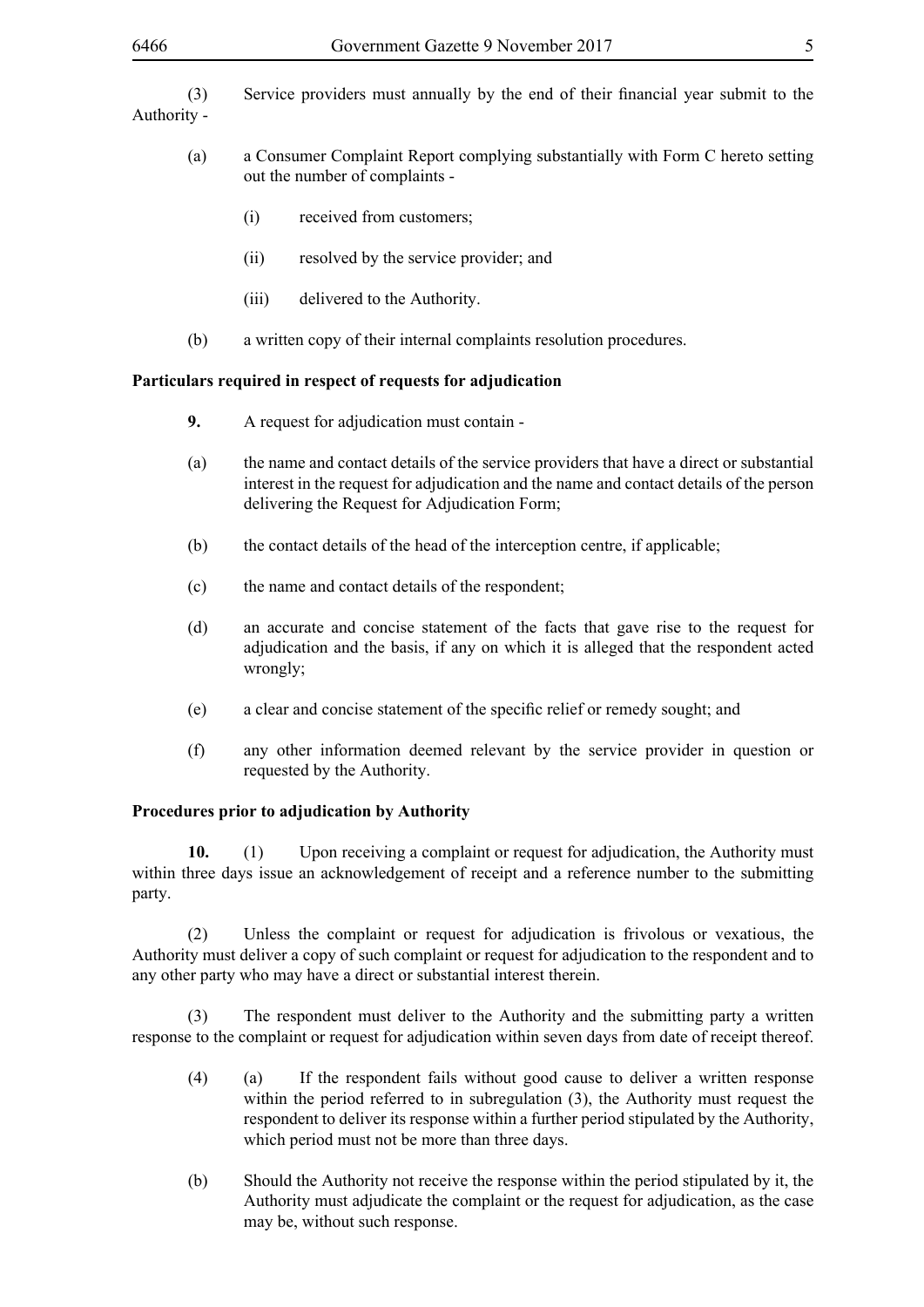- (5) (a) The submitting party must within seven days of receipt of the respondent's response deliver to the Authority and simultaneously to the respondent a written reply to such response.
- (b) If the submitting party fails without good cause to deliver a written reply within the period referred to in paragraph (a), the Authority must request the submitting party to deliver its response within a further period stipulated by the Authority, which period must not be more than three days.
- (c) Should the Authority not receive the submitting party's written reply within the period stipulated by it, the Authority shall regard the matter as having been finalized and will forthwith close the matter, provided that the Authority is not precluded from contacting the submitting party for an explanation before closing the matter.

(6) All written submissions contemplated in this Regulation must be clear and concise and conform to any further requirements determined by the Authority from time to time.

(7) The Authority may request additional information or documentation from a submitting party or the respondent relating to a dispute, and may stipulate the time periods and the manner in which such information or documentation must be submitted.

#### **Decision by Authority upon conclusion of documentary exchange**

**11.** (1) Upon the conclusion of the process contemplated in **regulation 10** the Authority may -

- (a) initiate an investigation in terms of sections 122 to 127 of the Act;
- (b) call for written submissions or conduct an oral hearing;
- (c) appoint a suitably qualified person to conduct mediation proceedings in order to obtain a settlement of the dispute;
- (d) dismiss the dispute, wholly or in part, subject thereto that the Authority must provide written reasons for such dismissal;
- (e) grant the relief sought in the complaint or request for adjudication, wholly or in part, but only if the respondent agrees to the granting of such relief;
- (f) take any other action or decision, as may be appropriate in the circumstances, or refuse to take any action or decision, as may be appropriate in the circumstances.
- (2) The Authority must inform the submitting party of the progress of the dispute when -
- (a) all documentation has been exchanged in terms of **regulation 10**; and
- (b) the Authority has made a decision in accordance with subregulation (1).

## **Written submissions and oral hearings**

**12.** (1) If in accordance with **regulation 11(1)(b)** the Authority decides to call for written submissions or to conduct an oral hearing to determine a dispute, the procedures set out in the Regulations Regarding Hearings No. 310 of 13 September 2012 must be followed to determine the dispute.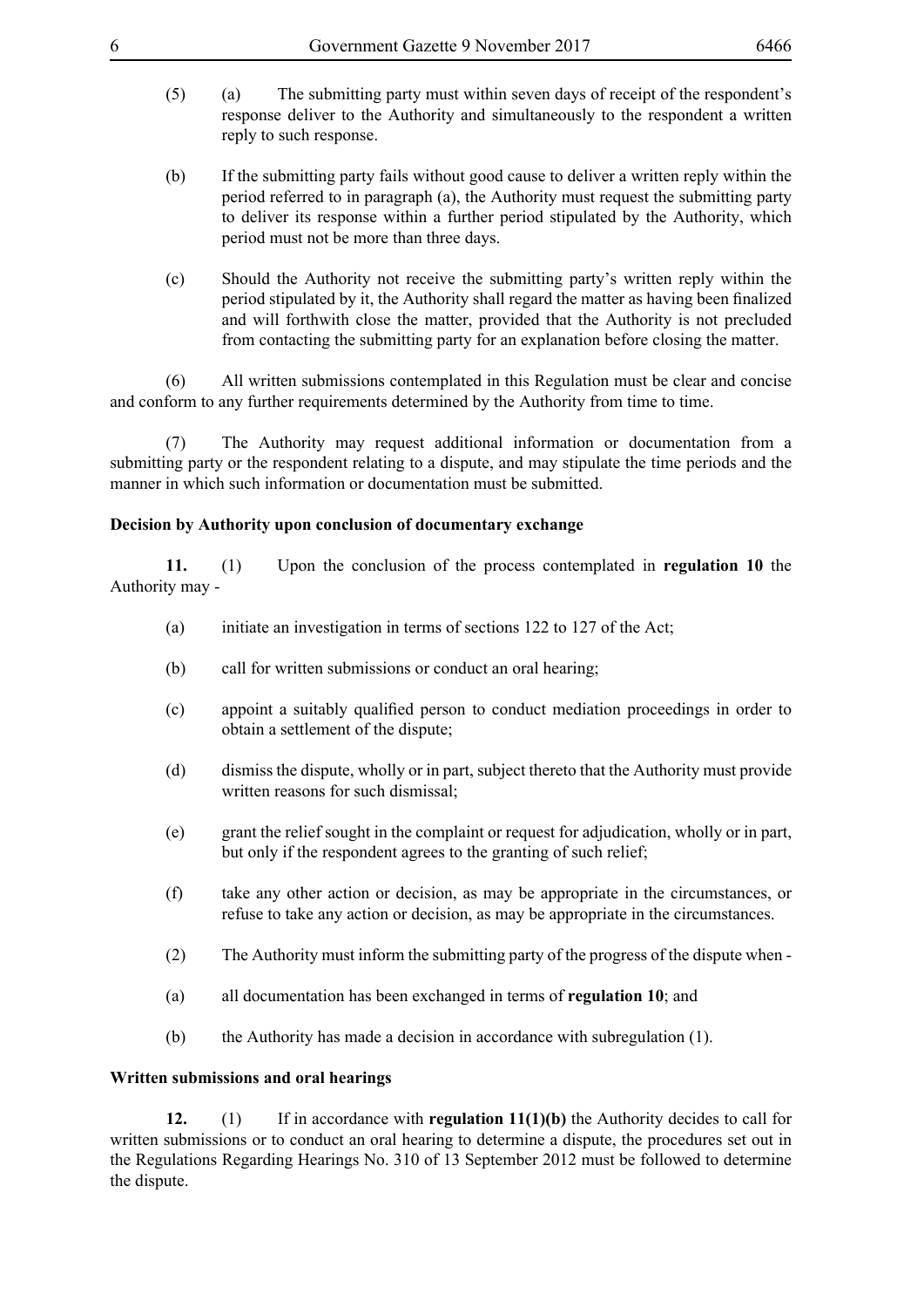- (2) In addition to the procedures set out in subregulation (1), the Authority must-
- (a) conduct an oral hearing in a manner that the Authority considers appropriate in order to determine a dispute fairly and quickly; and
- (b) deal with the substantial merits of the dispute with the minimum of legal formalities and without strictly applying the rules of the law of evidence.
- (3) The Authority may -
- (a) administer an oath or accept an affirmation from any individual called to give evidence at an oral hearing; and
- (b) question any individual about any matter relevant to the dispute.

(4) A person who, without lawful excuse refuses to answer any question put to that person by the Authority in terms of subregulation (3)(b) commits an offence and is liable to a fine not exceeding N\$10,000 or to imprisonment for a period not exceeding two years or to both the fine and imprisonment.

(5) Subject to the discretion of the Authority or the agreement of the parties as to the appropriate form of proceedings, a party to a dispute may give evidence, call witnesses, question witnesses of any other party, and address concluding oral submissions to the Authority.

(6) If the parties to the dispute so request, the Authority may suspend the proceedings to enable the parties to resolve the dispute through negotiation.

- (7) Subject to subregulation (8), in any oral hearing a party to a dispute must-
- (a) appear in person, if the party is an individual; or
- (b) be represented by an office bearer or official if that party is a service provider or interception centre;
- (8) Subject to subregulation (9), the Authority may permit -
- (a) a legal practitioner; or
- (b) any other individual,

to represent a party to a dispute.

(9) If a party to a dispute intends to be represented at an oral hearing by a person contemplated in subregulation (8)(a) or (b) such party must send a letter of authorization or power of attorney to the Authority and to the opposing party no later than one week before the hearing as notification of that party's intention to be so represented.

(10) The Authority must consider the letter of authorization or power of attorney and exercise its discretion to allow a party to be represented at the hearing by the person indicated in such letter of authorization or power of attorney, which decision must be conveyed to both parties no later than three days before the hearing.

(11) After hearing the evidence of the parties to the dispute the Authority must afford the parties an opportunity to make oral concluding submissions regarding the manner in which the dispute must be determined.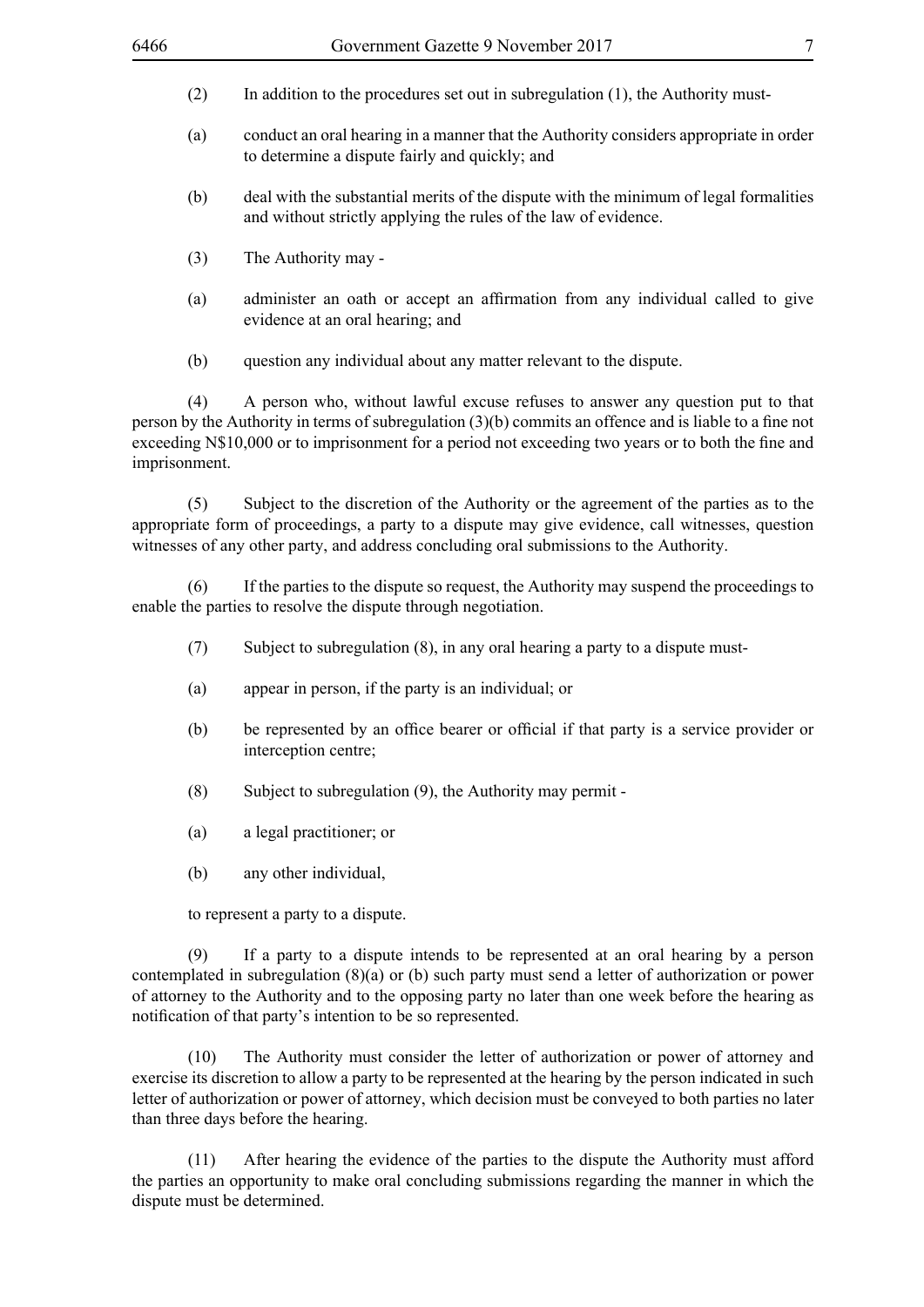- (12) The oral concluding submissions must -
- (a) include a statement of the name and contact details of the person making the such submissions and the name and contact details of the person for whom those submissions is made, if different;
- (b) be clear and concise; and
- (c) conform to any further requirements stipulated by the Authority.
- (13) The Authority may require -
- (a) that in lieu of oral concluding submissions the parties should provide written concluding submissions to the Authority;
- (b) further information or clarification from the person making oral concluding submissions;
- (c) that documentation or further written submissions must be provided to the Authority at the time and in the manner directed by the Authority.
- (14) The Authority must keep a record of -
- (a) any evidence given in an oral hearing;
- (b) any sworn testimony given in any proceedings before the Authority; and
- (c) any determination or ruling made by the Authority.

(15) The record may be kept by legible hand-written notes or by means of an electronic recording.

(16) A party may request a copy of the transcript of a record or a portion of a record kept in terms of subrule (15), on payment of the costs of the transcription.

#### **Determination by the Authority**

**13.** (1) The Authority must render a determination within 60 days after the conclusion of oral hearing or the submission of all written submissions in respect of a dispute.

- (2) The Authority's determination must be in writing and must contain -
- (a) concise findings of fact and conclusions of law together with reasons for the order, sanction, relief or remedy; and
- (b) the appropriate order, sanction, relief, or remedy or the denial of the requested order, sanction, relief or remedy.
- (c) reasons for the order, sanction, relief or remedy imposed or the denial of the requested order, sanction, relief or remedy.

#### **Extension of proceedings by Authority**

**14.** (1) The Authority may in exceptional circumstances extend any portion of the proceedings to resolve a dispute, inclusive of the date to render a determination, where it deems it necessary to do so.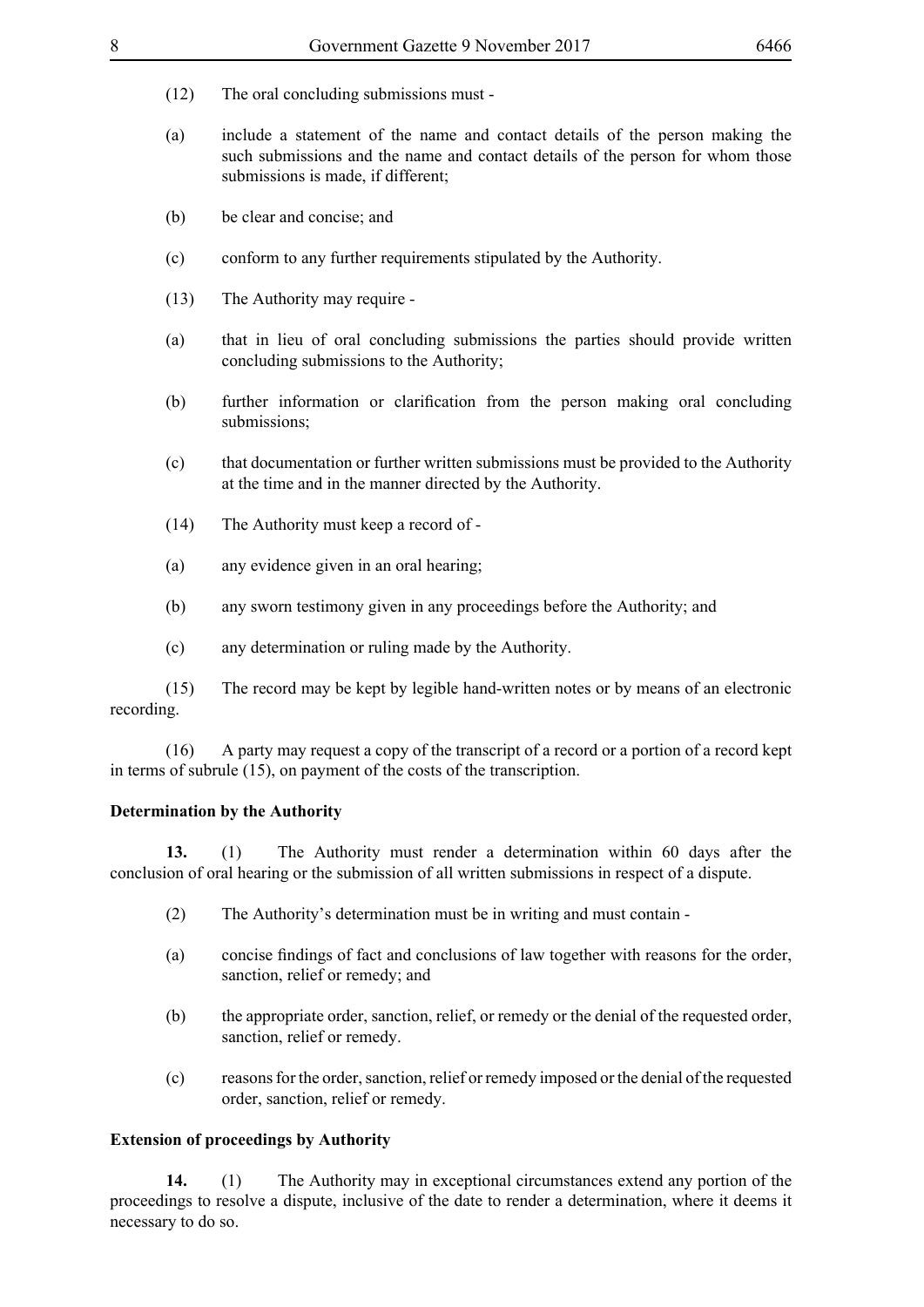(2) Notwithstanding subregulation (1), if the Authority is unable to render a determination within 60 days of the last written or oral submissions of the parties to a dispute, the Authority must inform the parties of its inability and what measures are being taken to address the matter urgently, which determination must then be rendered within a further maximum period of 30 days after the lapse of the aforesaid 60 days, unless the Authority has identified extraordinary circumstances beyond the Authority's reasonable control that make it impossible to render such determination within that further period of 30 days.

## **Referral of dispute for mediation**

**15.** (1) The Authority may at any time refer a dispute to mediation and towards that end the Authority must, after hearing the parties -

- (a) give directions concerning terms of reference, where and how, and if not agreed by the parties, by whom such mediation is to be conducted; and
- (b) stipulate the time when it is to be conducted, as well as the time when or within which a report by the mediator concerned is to be submitted to the Authority.

(2) The costs of any mediation proceedings referred to in subregulation (1) must be borne by the Authority.

(3) No further proceedings relating to the dispute must take place until the mediation proceedings are concluded.

(4) If the mediation proceedings fail to produce a settlement the report referred to in subregulation (1)(b) must only state the fact that the settlement discussions have failed, without stating the reason for such failure.

#### **Obligations of parties where dispute is referred for mediation**

**16.** (1) Where a matter has been referred for mediation in terms of regulation 15 the parties must exchange letters in writing as follows -

- (a) the letter of the submitting party or of that party's legal practitioner, if represented, must set out the following information -
	- (i) a brief summary of the facts and legal principles, if any that the submitting party relies on to establish the complaint or request for adjudication;
	- (ii) a brief explanation of why, in the opinion of the submitting party, the relief claimed in the dispute should be granted;
	- (iii) an itemisation of the relief the submitting party believes can be established during a formal hearing by the Authority and a brief summary of the facts and legal principles supporting the relief; and
	- (iv) a concise settlement proposal; and
- (b) the letter of the respondent or of the respondent's legal practitioner, if represented, in response to the submitting party's letter must set out the following information -
	- (i) any points in the submitting party's letter with which the respondent agrees;
	- (ii) any points in the submitting party's letter with which the respondent disagrees; and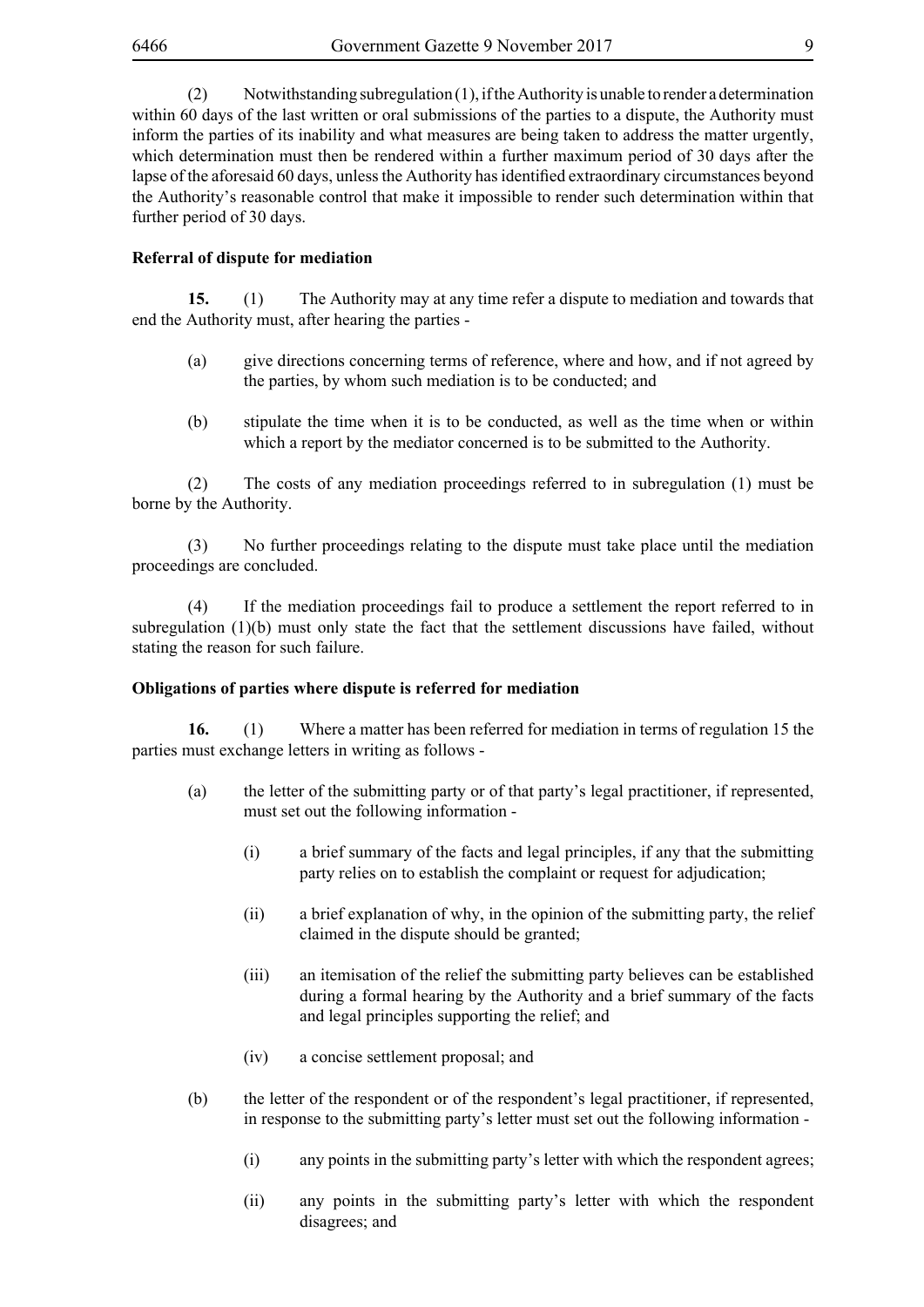(iii) a concise settlement offer.

(2) Copies of the letters referred to in subregulation (1) must not under any circumstances be brought to the attention of the Authority.

(3) The parties or the legal practitioners of the parties, if represented, must within seven days after the exchange of letters referred to in subregulation (1) determine a date for holding a settlement conference before the mediator.

(4) The legal practitioners of the parties, if represented must provide their respective clients with the opposing party's letter referred to in subregulation (1) before the holding of a settlement conference.

(5) Only a person with full settlement authority must attend a settlement conference convened before the mediator within a time limit as directed by the Authority.

(6) For the purposes of discussing and reaching settlement of a dispute in terms of subregulation  $(5)$ , a party that is -

- (a) a natural person, must be represented by that natural person or if that natural person is under a disability by his or her legal representative;
- (b) a juristic person, must be represented by a person duly authorised in writing by that juristic person, other than the legal practitioner of record;

(7) A person referred to in subregulation (5) must, without reference to any other person not present at the settlement conference, have the necessary authority to make a final and binding settlement regarding any offer or demand.

(8) The letters referred to in subregulation (1) and anything discussed during a settlement conference are without prejudice and may not be used by any party in the proceedings to which the letters and the conference relate or in any other proceedings.

(9) Any settlement reached between the parties during mediation proceedings will be final and binding on the parties.

(10) If the mediation failed to resolve the dispute, the mediator must refer the dispute back to the Authority to dispose thereof in terms of these Regulations.

## **Confidential information**

**17.** (1) If a party to a dispute has designated information or documentation submitted to the Authority as confidential, the provisions of section 28 of the Act apply.

(2) A party to a dispute may request the Authority that an oral hearing or any part thereof be closed to the public on the grounds that information or evidence tendered during such hearing or part thereof is confidential

(3) If an oral hearing is closed to the public by the Authority such hearing must be regarded as a confidential meeting in terms of section 29 of the Act, and the notice of the closed meeting required by section 29(4) of that Act must be maintained on the relevant file pertaining to the dispute.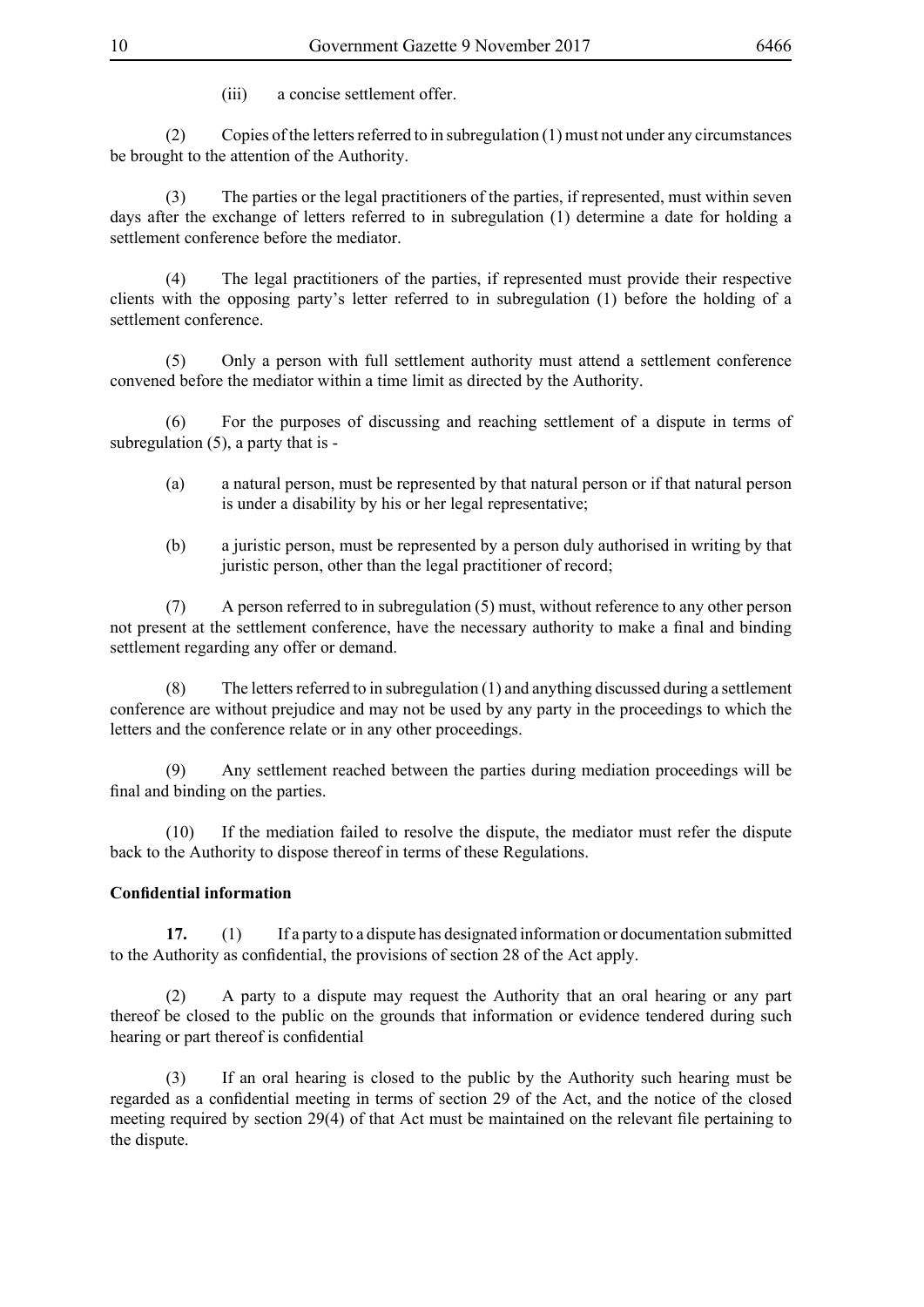## **Condonation**

**18.** (1) If a party to a dispute is unable to comply with any time limit stipulated in these Regulations, that party may, prior to the lapse of the stipulated time period request an extension of time from the Authority not exceeding a period of seven days or a further period agreed by the Authority upon good cause shown.

(2) The Authority must respond to the request for condonation as soon as practicable, and may in its sole discretion, taking into account factors such as the nature of the proceeding and the reasons for non-compliance with any stipulated time period, grant or deny such request.

(3) Subject to the sole discretion of the Authority, requests for the extension of any time period submitted to the Authority outside any stipulated time period referred to in subregulation (1) may only be considered if valid reasons are provided for the late request.

(4) Notwithstanding subregulation (1), if the Authority grants the request for condonation, the extension of time may not exceed a maximum period of 14 days calculated from the original stipulated time period.

#### **Communications regarding dispute**

**19.** No person may communicate with the members of the Board, the Authority's Chief Executive Officer or staff members or consultants of the Authority to discuss the subject matter of any dispute, except as provided for herein.

## **Record of proceedings**

**20.** (1) The Authority must in the most appropriate format maintain all documents to a dispute that the Authority considers relevant.

(2) Except for information regarded as confidential by the Authority in terms of section 28 of the Act, any person may at the head offices of the Authority during normal business hours examine the contents of a file relating to a dispute and may make copies upon payment of a fee determined by the Authority.

(3) If considered practical the Authority may keep electronic copies of the contents of a file relating to a dispute on its official website for free download.

(4) Information regarded as confidential by the Authority in terms of section 28 of the Act may not be made available to any person except to a person who has a legal entitlement thereto and to staff members of the Authority entitled by virtue of their employment to access such information.

## **Publication of determinations**

**21.** (1) After finalising a dispute, the Authority must inform the submitting party and the respondent of its decision and deliver a copy of the determination to them.

(2) The Authority must at its head office and if practicable, on its website maintain a public register of all its determinations relating to disputes and keep copies of all such determinations.

(3) Any person may during normal business hours examine the public register and determinations referred to in subregulation (2) at the head office of the Authority and may request copies of any determination upon payment of a fee determined by the Authority, or, if such determination is available on the Authority's website copies thereof may download it free of charge.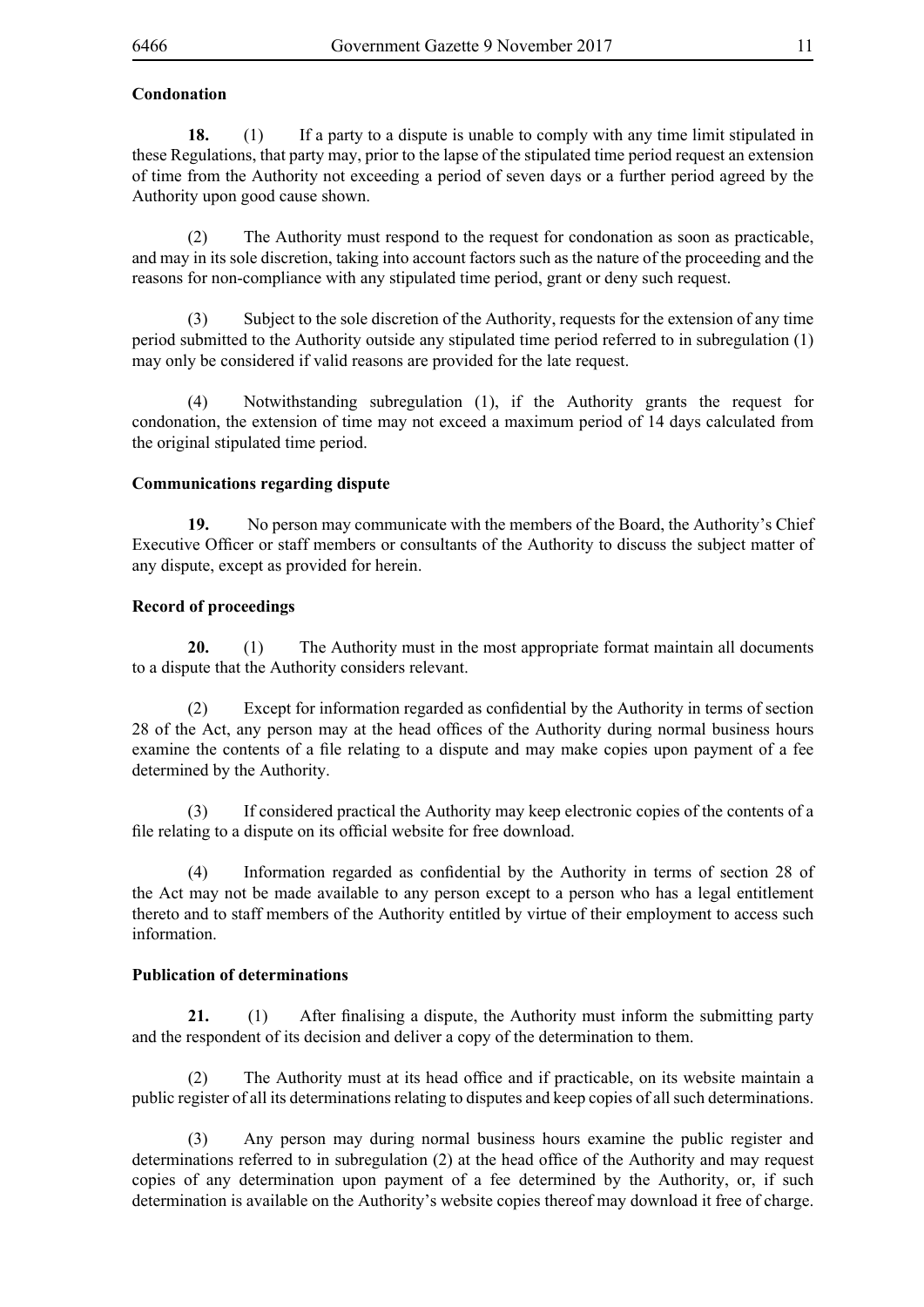## **Reconsideration**

**22.** (1) The Authority may in terms of section 31 of the Act reconsider any decision or order made in terms of these Regulations, within 90 calendar days from the date of making that decision or issuing that order.

(2) Any person (hereinafter "the requesting party") may within 15 days of receiving any decision or order made by the Authority request the Authority in writing to reconsider decision or order subject to the following:

- (a) The requesting party must comprehensively complete the Reconsideration Form (Form D hereto) and submit that form to the Authority within 30 days from date of receipt of the Authority's decision or order.
- (b) The Authority must within three days of receipt of the Reconsideration Form determine whether there are grounds for reconsideration.
- (c) Where there are no valid grounds for reconsideration, the Authority must forthwith notify the requesting party of its decision and close the file pertaining to the dispute.
- (d) Where the Authority considers that the request for reconsideration should be heard, the Authority must provide a copy of the Reconsideration Form to any party with a direct or substantial interest in the matter and simultaneously notify the requesting party of its decision within 7 days from the lapse of the period referred to in paragraph (b).
- (e) A party with a direct or substantial interest referred to in paragraph (d) must deliver a response in writing to the request for reconsideration within a period of 14 days of receipt of the Reconsideration Form.
- (f) Upon receipt of the response referred to in paragraph (e), the Authority must deliver that response to the requesting party and afford that party 14 days from receipt of the response to reply thereto.
- (g) The Authority must thereafter, subject to subregulation (3), make a determination on whether or not to reconsider its decision or order.

(3) The Authority may publish its determination on reconsideration without further submissions having been received, or it may provide an opportunity to the public to provide further written or oral submissions, prior to making a determination contemplated in subregulation  $(2)(g)$ , in a manner stated by the Authority.

## **Repeal of Laws**

**23.** (1) The Regulations Regarding Consumer Complaints (published in Government Gazette No. 4714, General Notice No. 128, dated 18 May 2011) are hereby repealed.

(2) Regulations Regarding Licensee Disputes (published in the Government Gazette No. 5194, General Notice No. 148, dated 17 March 2013 are hereby repealed.

## **F. KISHI CHAIRPERSON OF THE BOARD OF DIRECTORS COMMUNICATIONS REGULATORY AUTHORITY OF NAMIBIA**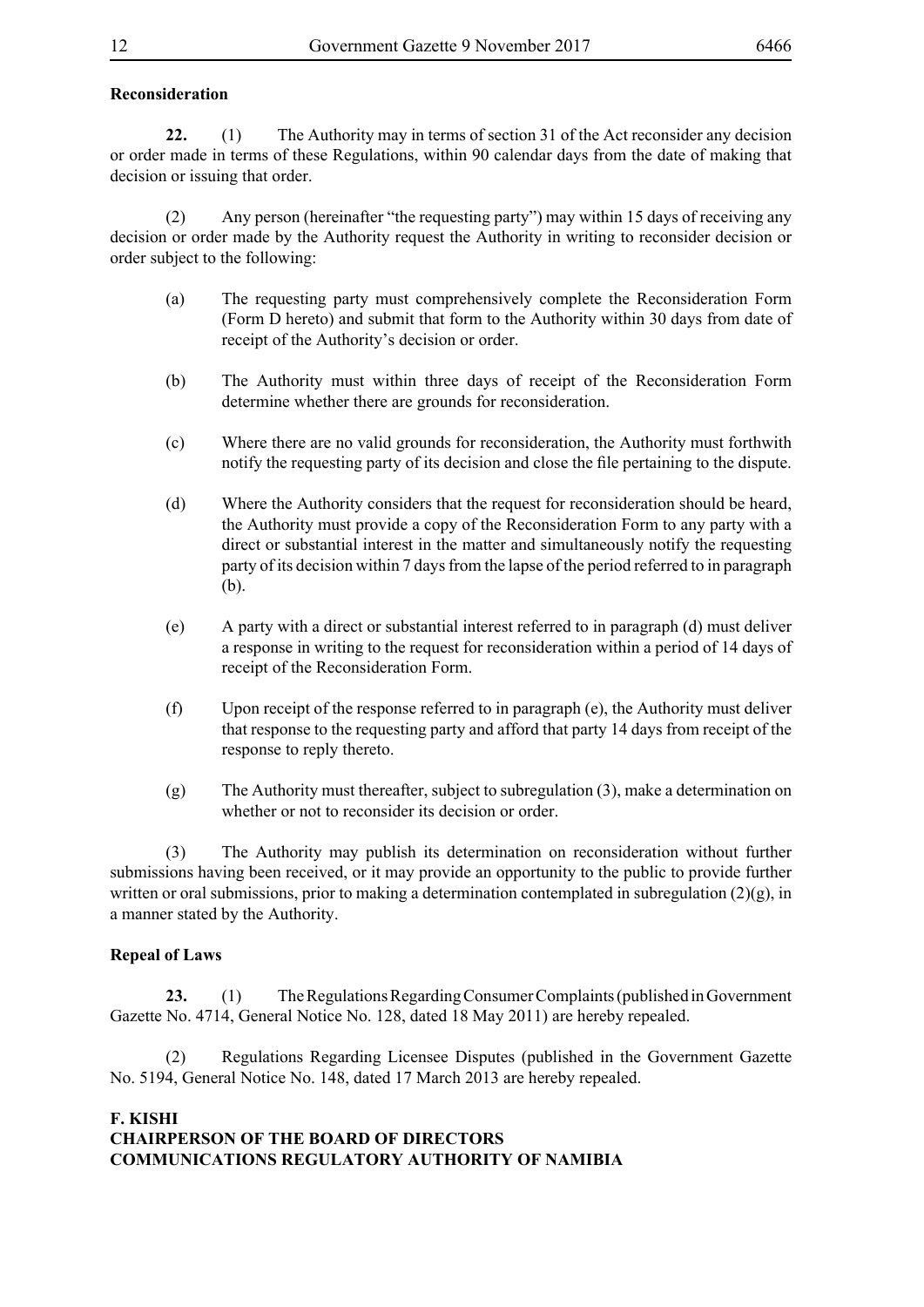# FORM A

## COMPLAINT FORM (REGULATION 4(1))

In terms of regulation 4(1) of the Regulations Regarding Adjudication of Disputes, a complaint must be submitted on this form, after the respondent has been given fourteen (14) days to first resolve the matter.

After completing this form, sign it and return it to the Authority, as required by the Regulations Regarding Adjudication of Disputes.

Was this complaint first submitted to Respondent?

If yes, on what date was it submitted to Respondent?

If not, please submit the substance of the complaint to the Respondent and if after fourteen (14) days, the Respondent has not adequately resolved the matter, you may submit it to the Authority. Alternatively, show good cause why the substance of the Complaint was not first submitted to the Respondent.

\_\_\_\_\_\_\_\_\_\_\_\_\_\_\_\_\_\_\_\_\_\_\_\_\_\_\_\_\_\_\_\_\_\_\_\_\_\_\_\_\_\_\_\_\_\_\_\_\_\_\_\_\_\_\_\_\_\_\_\_\_\_\_\_\_\_\_\_\_\_\_\_\_\_\_\_\_\_ \_\_\_\_\_\_\_\_\_\_\_\_\_\_\_\_\_\_\_\_\_\_\_\_\_\_\_\_\_\_\_\_\_\_\_\_\_\_\_\_\_\_\_\_\_\_\_\_\_\_\_\_\_\_\_\_\_\_\_\_\_\_\_\_\_\_\_\_\_\_\_\_\_\_\_\_\_\_ \_\_\_\_\_\_\_\_\_\_\_\_\_\_\_\_\_\_\_\_\_\_\_\_\_\_\_\_\_\_\_\_\_\_\_\_\_\_\_\_\_\_\_\_\_\_\_\_\_\_\_\_\_\_\_\_\_\_\_\_\_\_\_\_\_\_\_\_\_\_\_\_\_\_\_\_\_\_ \_\_\_\_\_\_\_\_\_\_\_\_\_\_\_\_\_\_\_\_\_\_\_\_\_\_\_\_\_\_\_\_\_\_\_\_\_\_\_\_\_\_\_\_\_\_\_\_\_\_\_\_\_\_\_\_\_\_\_\_\_\_\_\_\_\_\_\_\_\_\_\_\_\_\_\_\_\_ \_\_\_\_\_\_\_\_\_\_\_\_\_\_\_\_\_\_\_\_\_\_\_\_\_\_\_\_\_\_\_\_\_\_\_\_\_\_\_\_\_\_\_\_\_\_\_\_\_\_\_\_\_\_\_\_\_\_\_\_\_\_\_\_\_\_\_\_\_\_\_\_\_\_\_\_\_\_

## A. COMPLAINANT

| Complainant                             |  |
|-----------------------------------------|--|
| <b>Physical Address</b>                 |  |
|                                         |  |
| Postal Address                          |  |
| Telephone number(s)                     |  |
| Facsimile number                        |  |
| Electronic mail address (email address) |  |

\_\_\_\_\_\_\_\_\_\_\_\_\_\_\_\_\_\_\_\_\_\_\_\_\_\_\_\_\_\_\_\_\_\_\_\_\_\_\_\_\_\_\_\_\_\_\_\_\_\_\_\_\_\_\_\_\_\_\_\_\_\_\_\_\_\_\_\_\_\_\_\_\_\_\_\_\_\_

## B. CONTACT PERSON (IF DIFFERENT FROM COMPLAINANT)

| <b>Contact Person</b>                   |  |
|-----------------------------------------|--|
| <b>Physical Address</b>                 |  |
|                                         |  |
| Postal Address                          |  |
|                                         |  |
| Telephone number(s)                     |  |
| Facsimile number                        |  |
| Electronic mail address (email address) |  |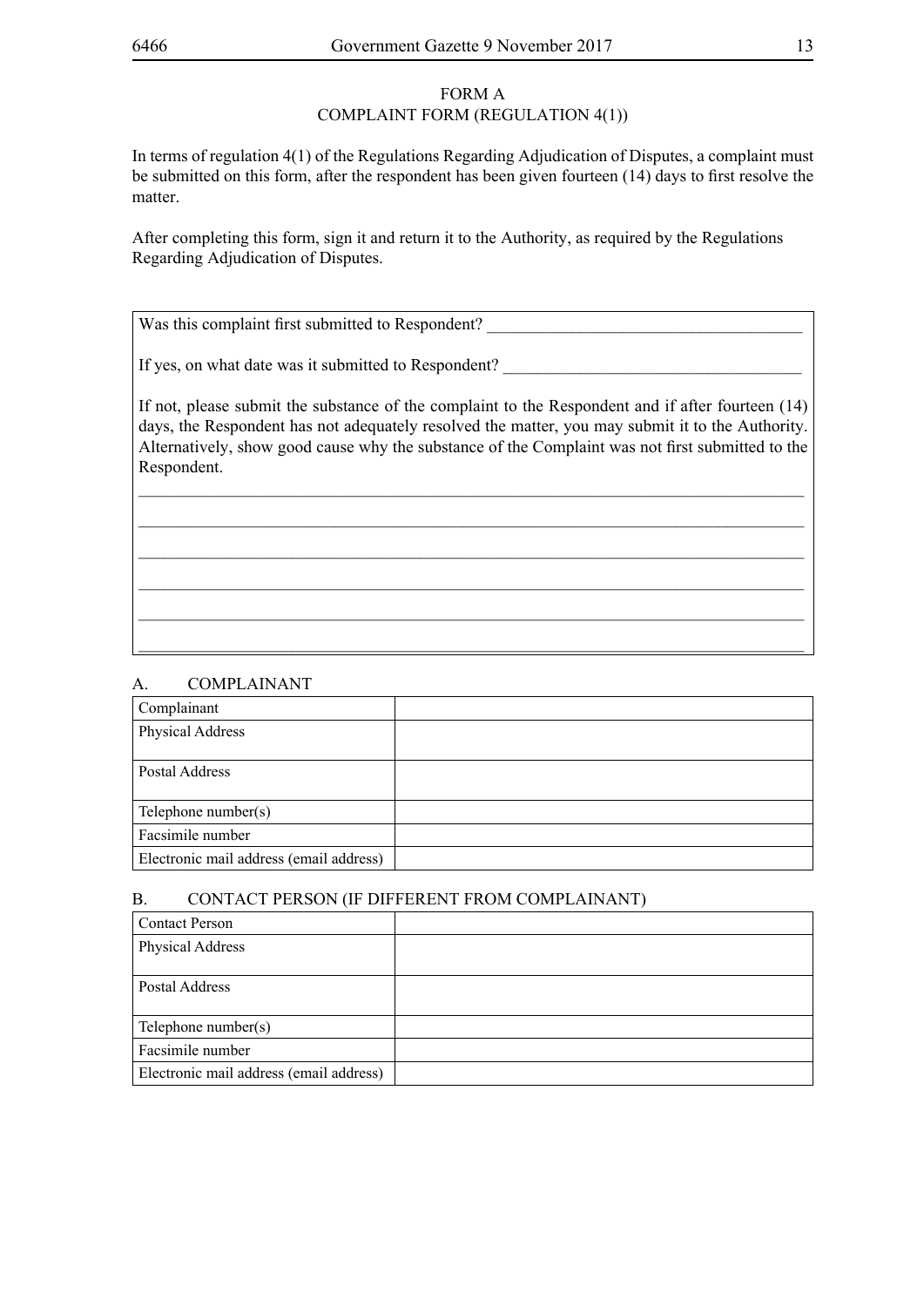٦

## C. RESPONDENT

| Respondent                   |  |
|------------------------------|--|
| Physical Address             |  |
|                              |  |
| Postal Address               |  |
|                              |  |
| Telephone number(s)          |  |
| Facsimile number             |  |
| Electronic mail address (es) |  |

## D. COMPLAINT

Provide an accurate and concise statement of the facts giving rise to the complaint and demonstrate why in your view the Respondent acted wrongly (use a separate sheet if necessary).

## E. RELIEF SOUGHT

Provide a clear and concise statement of the specific relief or remedy sought

## F. ANY OTHER INFORMATION

Provide any other relevant information.

|                                                                                                       | duly authorized and |
|-------------------------------------------------------------------------------------------------------|---------------------|
| warranting such authority and warranting that the information provided herein is true and correct, on |                     |
|                                                                                                       | $20$ ________.      |

# **Signature**

 $\Gamma$ 

 $\overline{\phantom{a}}$  , where  $\overline{\phantom{a}}$ 

| . .      | Name:      |  |
|----------|------------|--|
| <u>.</u> | Date:      |  |
| J.       | Place:     |  |
| 4.       | Signature: |  |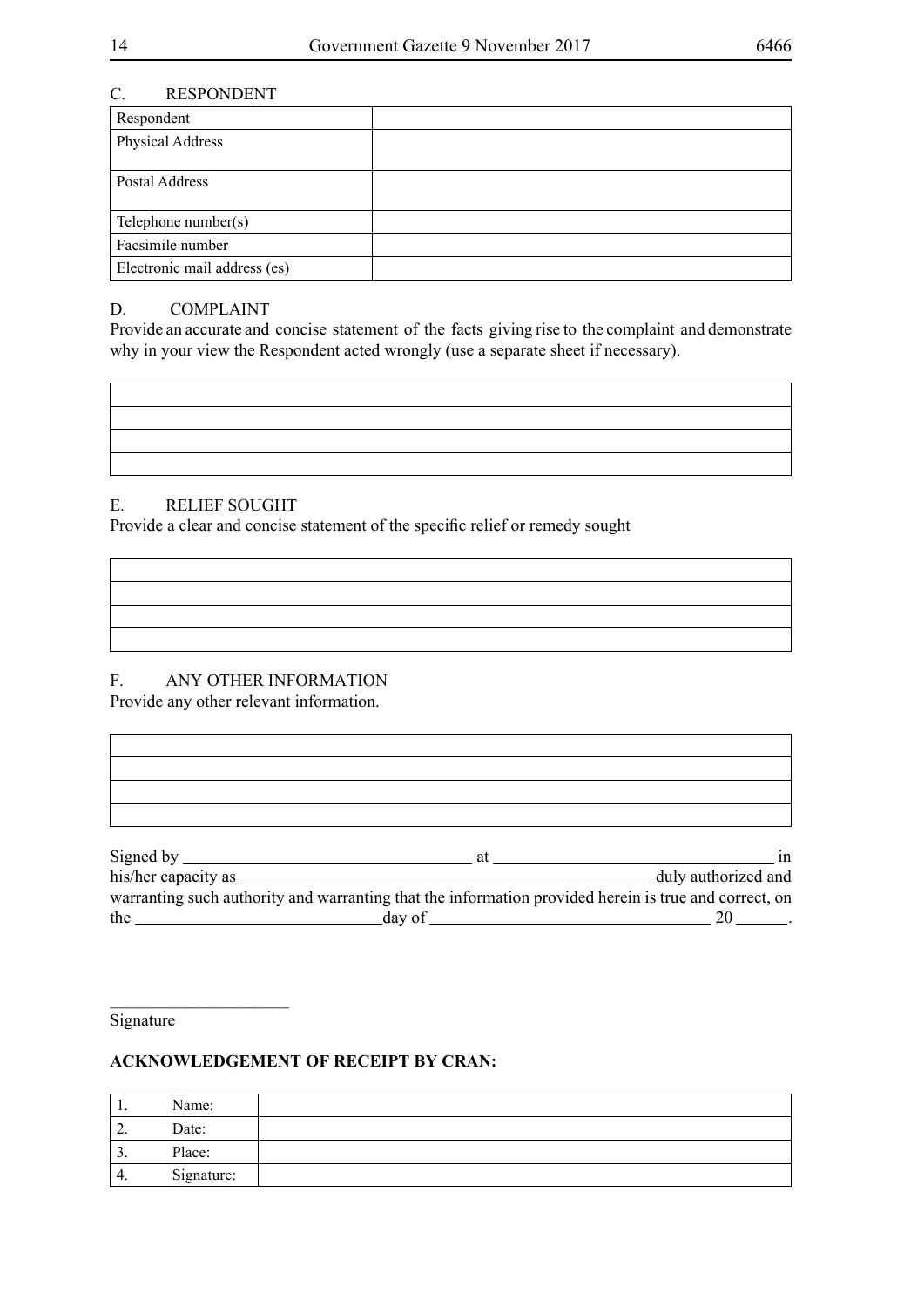#### FORM B

## REQUEST FOR ADJUDICATION FORM (REGULATION 4(2))

In terms of regulation 4(2) of the Regulations Regarding Adjudication of Disputes, a complaint must be submitted on this form, after the respondent has been given fourteen (14) days to first resolve the matter.

After completing this form, sign it and return it to the Authority, as required by the Regulations Regarding Adjudication of Disputes.

What steps, if any were taken by the Parties to resolve this matter?

#### A. PARTY SUBMITTING REQUEST FOR ADJUDICATION

| Name of service provider                |  |
|-----------------------------------------|--|
| <b>Physical Address</b>                 |  |
|                                         |  |
| Postal Address                          |  |
|                                         |  |
| Telephone number(s)                     |  |
| Facsimile number                        |  |
| Electronic mail address (email address) |  |

## B. CONTACT PERSON AT PERSON SUBMITTING THE REQUEST

| <b>Contact Person</b>                   |  |
|-----------------------------------------|--|
| Physical Address                        |  |
|                                         |  |
| Postal Address                          |  |
|                                         |  |
| Telephone number(s)                     |  |
| Facsimile number                        |  |
| Electronic mail address (email address) |  |

#### C. RESPONDENT

| Respondent                   |  |
|------------------------------|--|
| Physical Address             |  |
| Postal Address               |  |
| Telephone number(s)          |  |
| Facsimile number             |  |
| Electronic mail address (es) |  |

#### D. SUBJECT-MATTER OF REQUEST FOR ADJUDICATION

Provide an accurate and concise statement of the facts giving rise to the request for adjudication (use a separate sheet if necessary).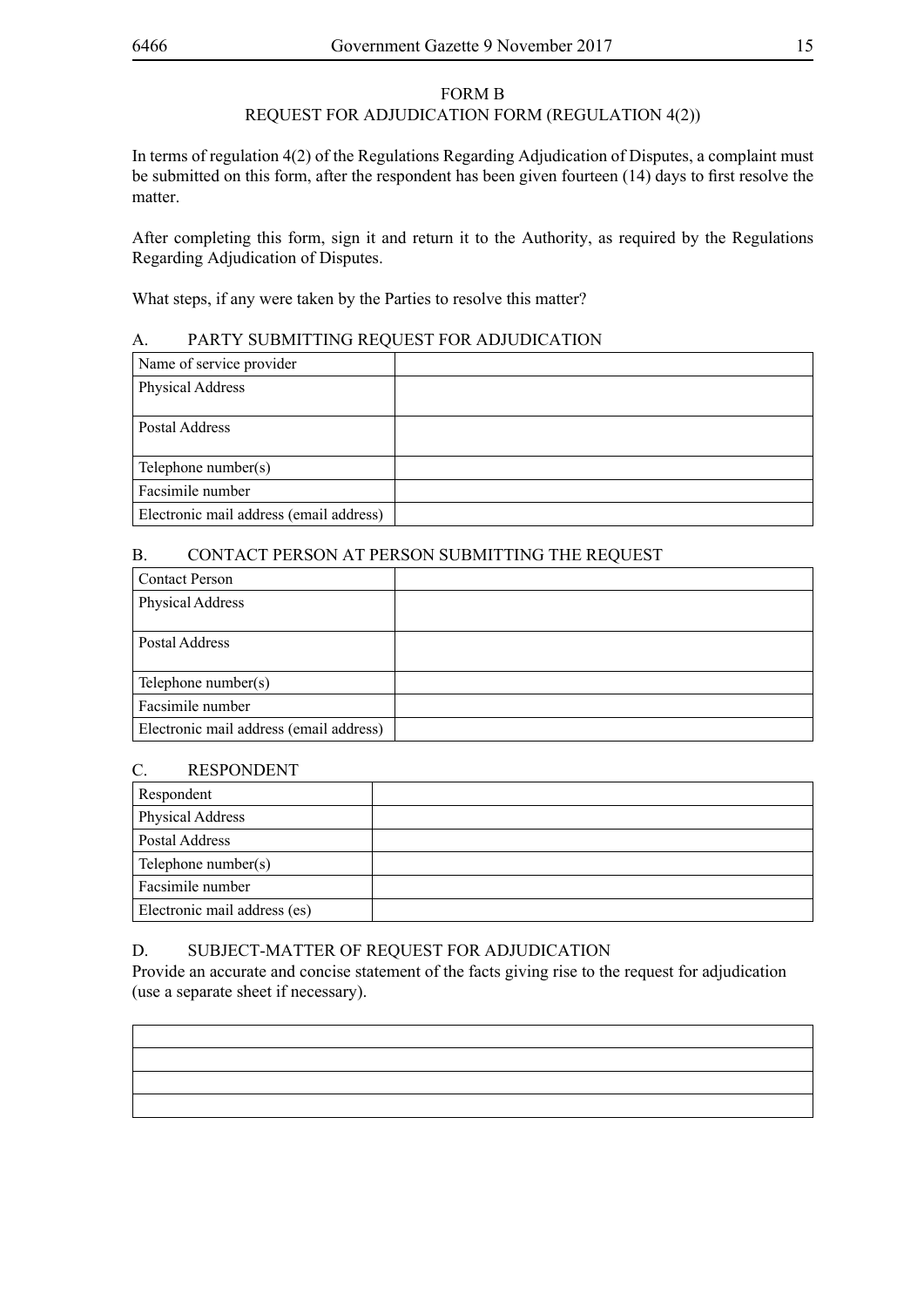# E. RELIEF SOUGHT

Provide a clear and concise statement of the specific relief or remedy sought

# F. ANY OTHER INFORMATION

Provide any other relevant information.

| Signed by $\overline{\phantom{a}}$ | at                                                                                                    | 1n                  |
|------------------------------------|-------------------------------------------------------------------------------------------------------|---------------------|
| his/her capacity as                |                                                                                                       | duly authorized and |
|                                    | warranting such authority and warranting that the information provided herein is true and correct, on |                     |
| the                                | day of                                                                                                |                     |

**Signature** 

 $\overline{\phantom{a}}$  , where  $\overline{\phantom{a}}$ 

| . .      | Name:      |  |
|----------|------------|--|
| <u>.</u> | Date:      |  |
| <u>.</u> | Place:     |  |
| ᠇.       | Signature: |  |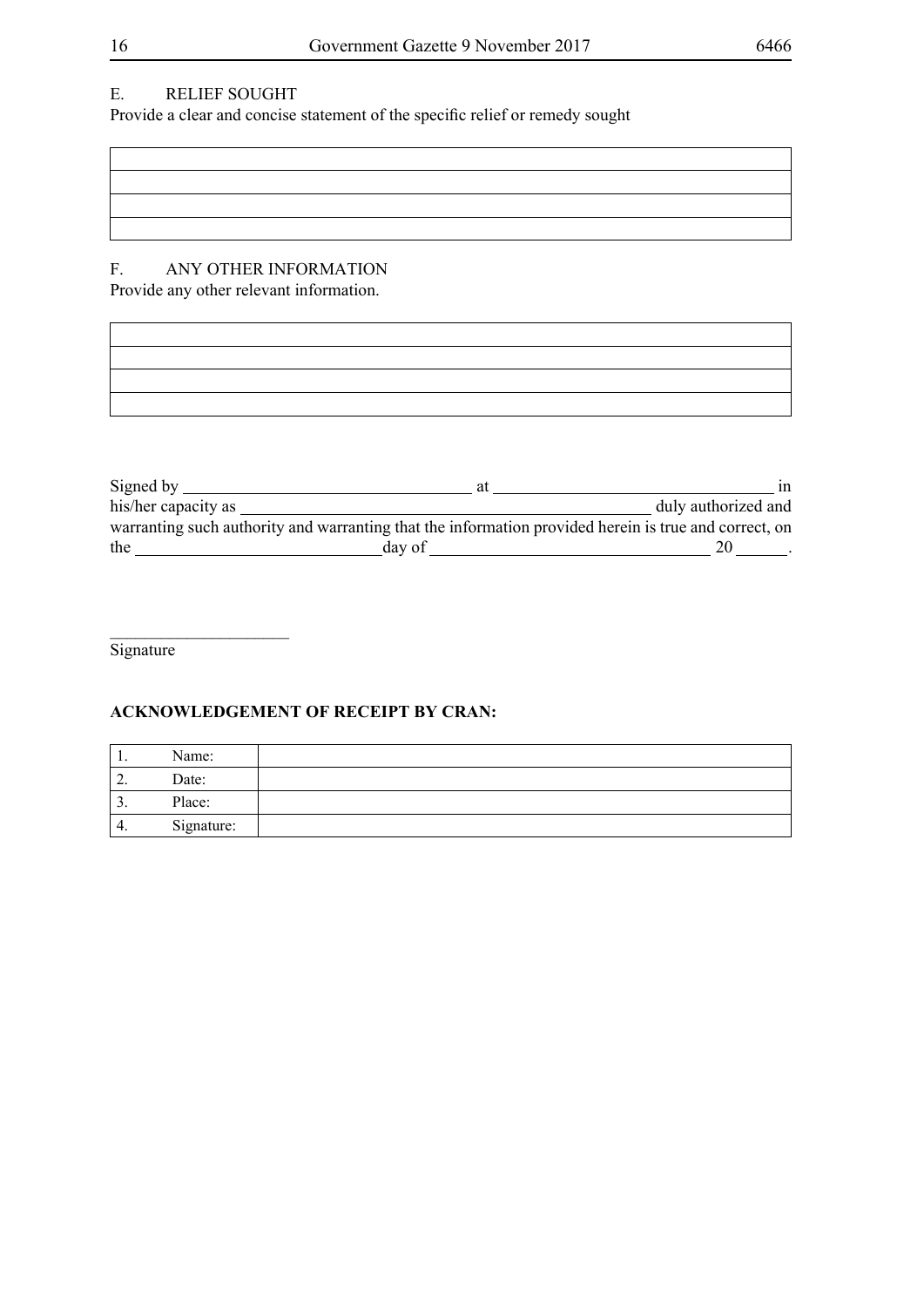## FORM C

## CONSUMER COMPLAINT REPORT FORM (REGULATION 8(3)(a)

*In terms of Regulation 8 (3) of the Regulations Regarding Procedures for the Adjudications of Disputes, service providers must maintain records of all complaints and provide an annual report to the Authority on this form.*

*After completing this form, sign it and submit it to the Authority by no later than 31 January for the previous calendar year.*

## A. LICENSEE OR PERSON PROVIDING A SERVICE WITHOUT A LICENCE

| Name                             |  |
|----------------------------------|--|
| Indicate whether the person is a |  |
| licensee or a person providing a |  |
| service without a licence        |  |

## B. CONTACT PERSON

| <b>Contact Person</b>       |  |
|-----------------------------|--|
| Physical Address            |  |
|                             |  |
| Postal Address              |  |
|                             |  |
| Telephone number(s)         |  |
| Facsimile number(s)         |  |
| Electronic mail address(es) |  |

## C. COMPLAINTS STATISTICS

| Number of complaints received                                                                                                     |    |
|-----------------------------------------------------------------------------------------------------------------------------------|----|
| Number of Complaints resolved within 14 days                                                                                      |    |
| Number of Complaints resolved after 14 days                                                                                       |    |
| Number of complaints not resolved after 14 days                                                                                   |    |
| Number of complaints not resolved after 14 days,<br>which were subsequently submitted to the Authority                            |    |
| Nature of complaints most received (eg, billing,                                                                                  | 1. |
| charges, service and product delivery, confidential<br>information, customer service, service interruptions<br>and dropped calls) | 2. |
|                                                                                                                                   | 3. |
| Any preventative measures taken in response to<br>complaints                                                                      |    |
| Any other relevant information                                                                                                    |    |

## D. COMPLAINTS SUBMITTED TO CRAN

| Complainant | Nature of Complaint | Date Received | <b>Resolution or Status</b> |
|-------------|---------------------|---------------|-----------------------------|
|             |                     |               |                             |
|             |                     |               |                             |
|             |                     |               |                             |
|             |                     |               |                             |
|             |                     |               |                             |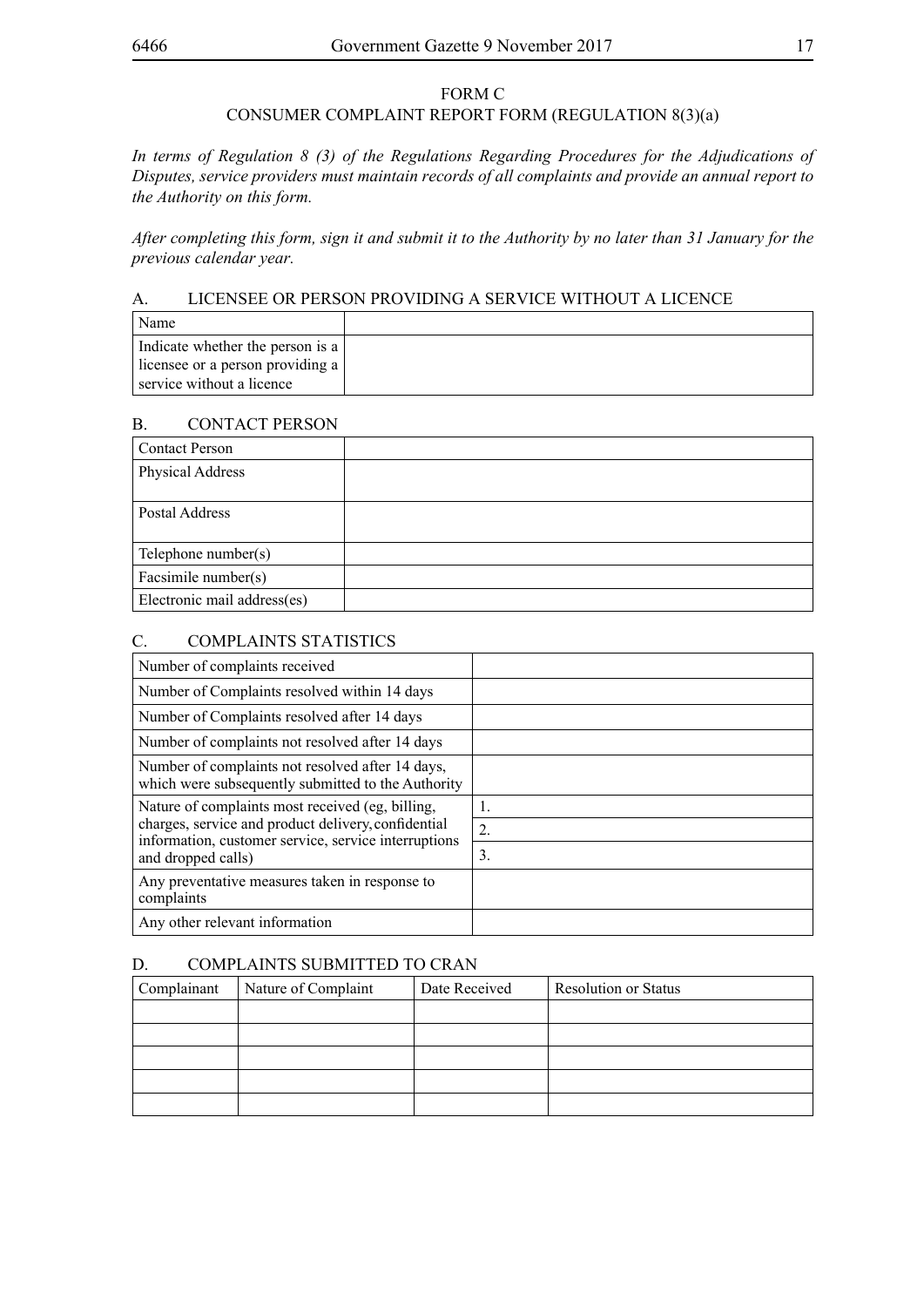# E. UNRESOLVED COMPLAINTS NOT SUBMITTED TO CRAN

| Complainant | Nature of Complaint | Date Received | <b>Resolution or Status</b> |
|-------------|---------------------|---------------|-----------------------------|
|             |                     |               |                             |
|             |                     |               |                             |
|             |                     |               |                             |
|             |                     |               |                             |
|             |                     |               |                             |

| Signed by                                                                                             | at | 1n                  |
|-------------------------------------------------------------------------------------------------------|----|---------------------|
| his/her capacity as                                                                                   |    | duly authorized and |
| warranting such authority and warranting that the information provided herein is true and correct, on |    |                     |
| the<br>day of                                                                                         |    |                     |

**Signature** 

 $\overline{\phantom{a}}$  , where  $\overline{\phantom{a}}$ 

| . .      | Name:      |  |
|----------|------------|--|
| <u>.</u> | Date:      |  |
| J.       | Place:     |  |
| 4.       | Signature: |  |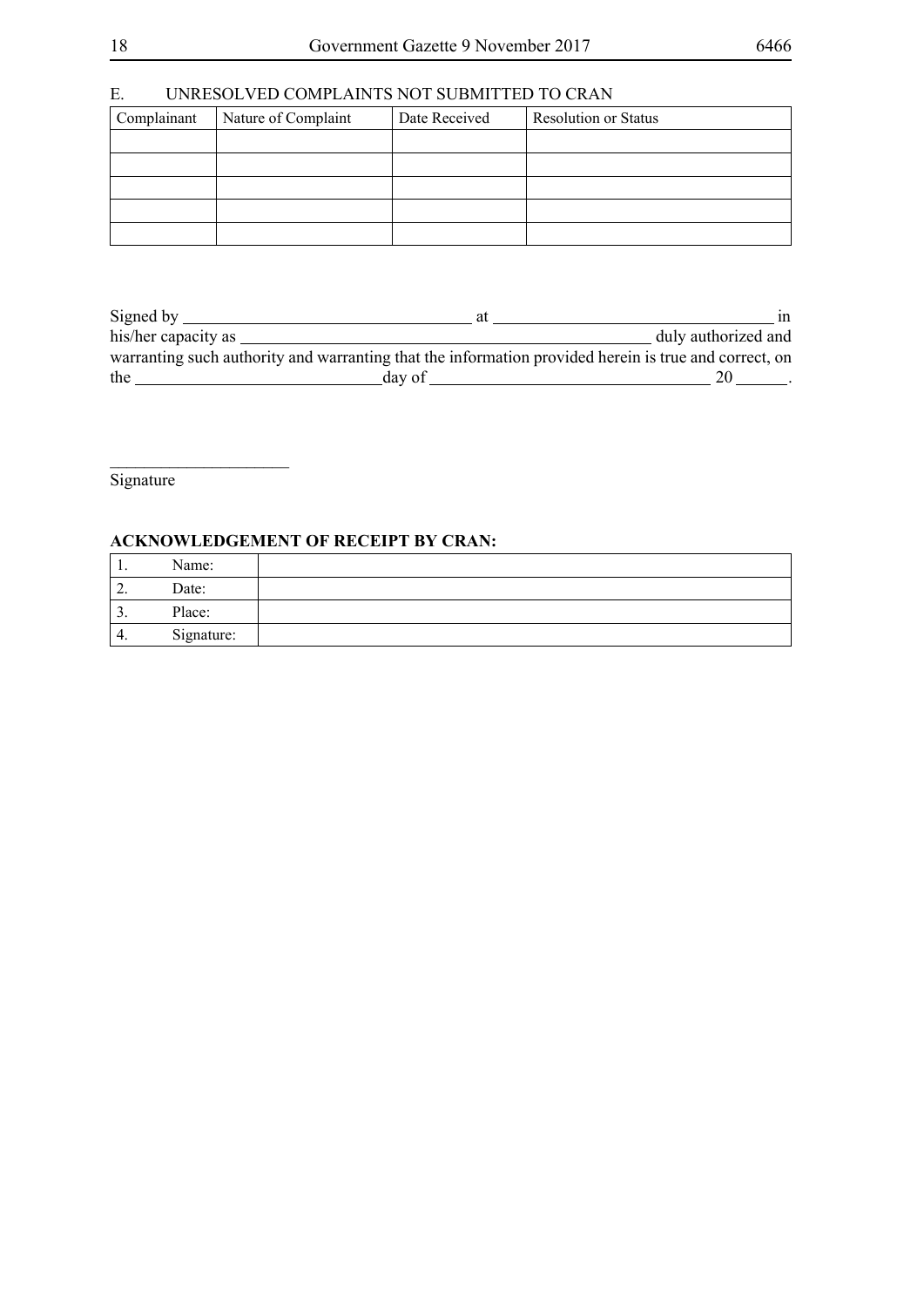#### FORM D

## RECONSIDERATION FORM (REGULATION 22(2))

In terms of regulation 22 of the Regulations regarding Procedures for Adjudication of Disputes, applications for reconsideration must be submitted on this form within thirty (30) days from date of receipt of the Authority's decision.

| A. APPLICANT                 |  |
|------------------------------|--|
| Applicant:                   |  |
| Physical Address:            |  |
| Postal Address:              |  |
| Telephone number(s):         |  |
| Facsimile number(s):         |  |
| Electronic mail address(es): |  |
|                              |  |

#### B. CONTACT PERSON (IF DIFFERENT FROM APPLICANT)

| <b>Contact Person:</b>       |  |
|------------------------------|--|
| Physical Address:            |  |
| Postal Address:              |  |
| Telephone number(s):         |  |
| Facsimile number(s):         |  |
| Electronic mail address(es): |  |
|                              |  |

| C. RESPONDENT                |  |
|------------------------------|--|
| Respondent:                  |  |
| <b>Contact Person:</b>       |  |
| Physical Address:            |  |
| Postal Address:              |  |
| Telephone number(s):         |  |
| Facsimile number(s):         |  |
| Electronic mail address(es): |  |
|                              |  |

#### D. SUMMARY OF GROUNDS FOR RECONSIDERATION

Provide an accurate and concise statement of the grounds illustrating why the Authority should reconsider its decision.

\_\_\_\_\_\_\_\_\_\_\_\_\_\_\_\_\_\_\_\_\_\_\_\_\_\_\_\_\_\_\_\_\_\_\_\_\_\_\_\_\_\_\_\_\_\_\_\_\_\_\_\_\_\_\_\_\_\_\_\_\_\_\_\_\_\_\_\_\_\_\_\_\_\_\_\_\_\_\_ \_\_\_\_\_\_\_\_\_\_\_\_\_\_\_\_\_\_\_\_\_\_\_\_\_\_\_\_\_\_\_\_\_\_\_\_\_\_\_\_\_\_\_\_\_\_\_\_\_\_\_\_\_\_\_\_\_\_\_\_\_\_\_\_\_\_\_\_\_\_\_\_\_\_\_\_\_\_\_  $\_$  $\_$ 

 $\_$  $\_$  $\_$ \_\_\_\_\_\_\_\_\_\_\_\_\_\_\_\_\_\_\_\_\_\_\_\_\_\_\_\_\_\_\_\_\_\_\_\_\_\_\_\_\_\_\_\_\_\_\_\_\_\_\_\_\_\_\_\_\_\_\_\_\_\_\_\_\_\_\_\_\_\_\_\_\_\_\_\_\_\_\_

#### E. RELIEF SOUGHT

Provide a clear and concise statement of the specific relief or remedy sought.

#### F. LIST OF DOCUMENTS SUPPORTING REQUEST FOR RECONSIDERATION

Provide a detailed list of the documents you wish to use in support of your request for reconsideration. Please further ensure that the listed documents are attached to this form. \_\_\_\_\_\_\_\_\_\_\_\_\_\_\_\_\_\_\_\_\_\_\_\_\_\_\_\_\_\_\_\_\_\_\_\_\_\_\_\_\_\_\_\_\_\_\_\_\_\_\_\_\_\_\_\_\_\_\_\_\_\_\_\_\_\_\_\_\_\_\_\_\_\_\_\_\_\_\_

 $\_$  $\_$  $\_$ \_\_\_\_\_\_\_\_\_\_\_\_\_\_\_\_\_\_\_\_\_\_\_\_\_\_\_\_\_\_\_\_\_\_\_\_\_\_\_\_\_\_\_\_\_\_\_\_\_\_\_\_\_\_\_\_\_\_\_\_\_\_\_\_\_\_\_\_\_\_\_\_\_\_\_\_\_\_\_